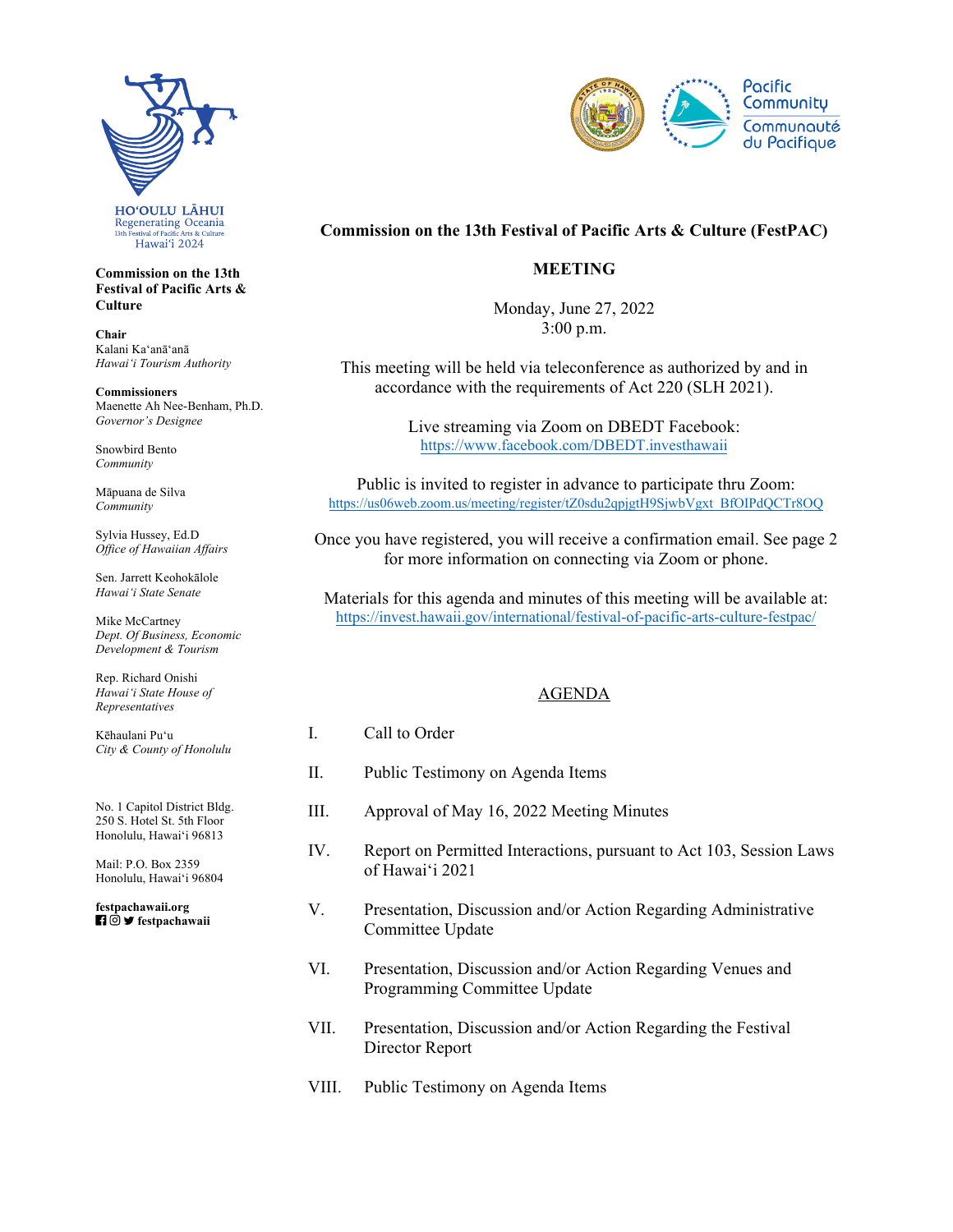IX. Announcements

X. Next Meeting – July 11, 2022

## XI. Adjournment

Members of the public who attend the meeting in-person are encouraged to wear masks; however it is not required. Masks are to be provided if requested.

> Venue Location for those attending the in-person meeting: No. 1 Capitol District Building 250 South Hotel Street Room 436 (4th Floor, Diamond Head Wing) Honolulu, Hawaiʻi 96813

Parking: Public parking is available at Aliʻi Place (entrance on Alakea Street) for \$0.75/30 min up to 2 hours; \$1.50/30 min after 2 hours. Metered parking is also available on Richards Street.

If you require special assistance or auxillary aid and/or services to participate in the meeting (e.g., sign language, interpreter, wheelchair accessibility, or parking designated for the disabled), please call (808) 587-2750 or email jamie.k.lum@hawaii.gov at least 2 business days prior to the meeting.

\*The Commission may vote to enter an executive meeting to consider matters relating to the solicitation and acceptance of private donations, or to consult with the Commission's attorney on questions and issues pertaining to the board's powers, duties, privileges, immunities, and liabilities, pursuant to sections 92-5(a)(4) and (7), Hawaiʻi Revised Statutes.

Members of the public may submit written testimony via e-mail to  $jami.e.k.lum@hawaii.gov,$ via fax to (808) 586-2589, or via postal mail:

> DBEDT-Business Development & Support Division No. 1 Capitol District Building 250 South Hotel Street, 5th Floor Honolulu, Hawaiʻi 96813

Please include the word "testimony" and the subject matter following the address line. All written testimony should be received no later than 12:00pm noon, one business day prior to the meeting date.

For Public Internet access: You will be asked to enter your name in order to access the meeting as an attendee. The Commission requests that you enter your full name, but you may use a pseudonym or other identifier if you wish to remain anonymous. You will be asked for an email address. You may fill in this field with an entry in an email format, e.g., \*\*\*@\*\*mail.com. As an attendee, your microphone will be automatically muted during the meeting unless you are providing testimony. The Chair will call for public testimony during the meeting.

For Public Phone access: You may get audio-only access by calling the Zoom Phone Number listed on the confirmation email. Upon dialing the number, you will be prompted to enter the Meeting ID which is also listed at the top of the agenda. After entering the Meeting ID, wait to be admitted into the meeting. When the Chair asks for public testimony, you may indicate you want to testify by entering "\*" and then "9" on your phone's keypad. After entering "\*" and then "9", a voice prompt will let you know that the host of the meeting has been notified. When recognized by the Chair, you may unmute yourself by pressing "\*" and then "6" on your phone. A voice prompt will let you know that you are unmuted. Once you are finished speaking, please enter "\*" and then "6" again to mute yourself.